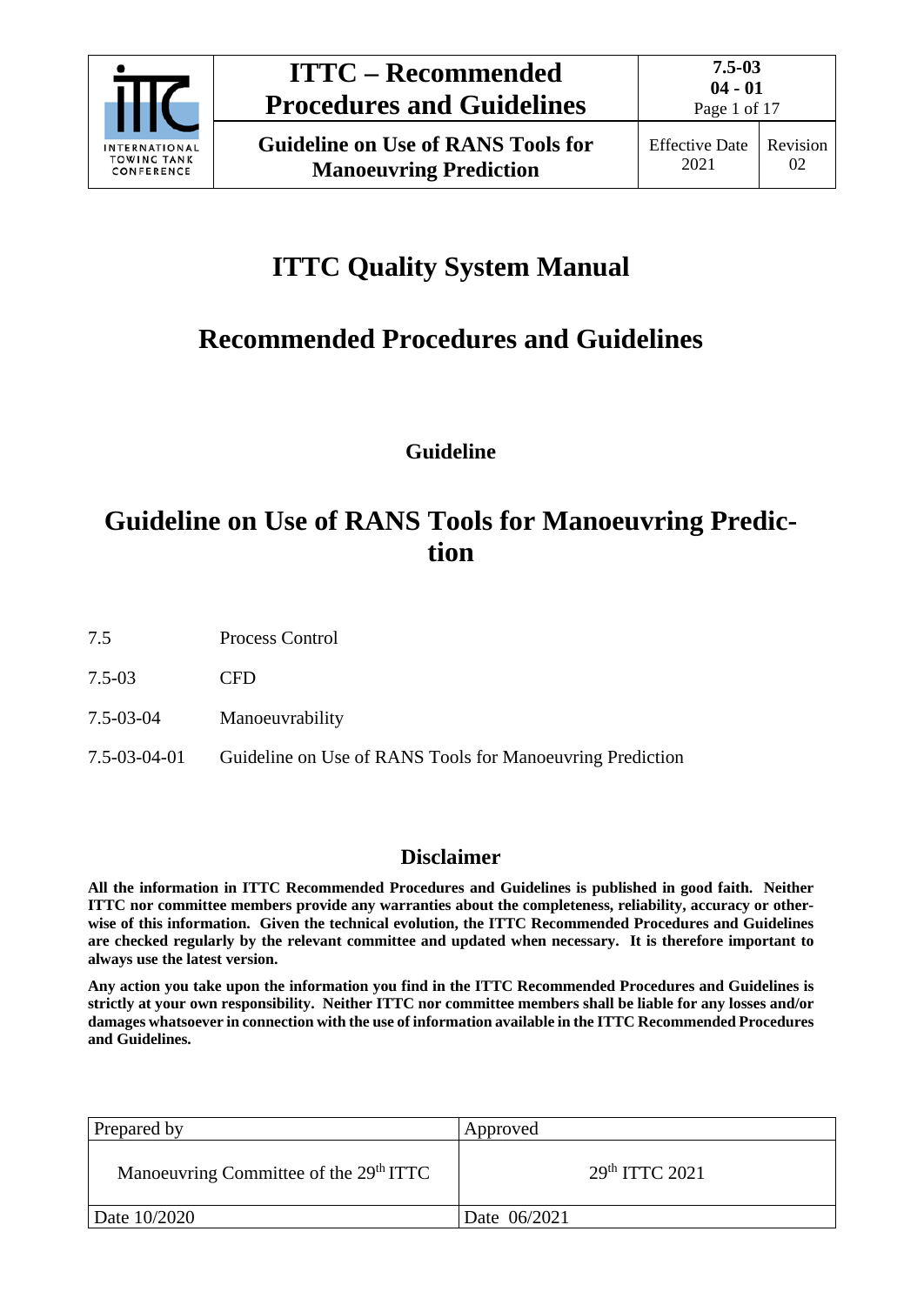

|                                     | 2.2.2 Coupling of ship motions & flow.9 |  |  |
|-------------------------------------|-----------------------------------------|--|--|
|                                     | 2.3 Simulation of Forced Motions9       |  |  |
|                                     |                                         |  |  |
|                                     | 2.3.2 Analysis of predicted forces10    |  |  |
| 3.                                  | <b>SIGNIFICANT PARAMETERS 10</b>        |  |  |
| 4.                                  |                                         |  |  |
| 4.1 Direct Manoeuvring Simulation11 |                                         |  |  |
|                                     | 4.2 Simulation Based on Derivatives11   |  |  |
| 5.                                  |                                         |  |  |

## **2.2 [Direct Manoeuvring Simulation.......8](#page-7-1)**

- 2.2.1 [Motion equations of the ship.......8](#page-7-2)
- 

Page 2 of 17

Revision 02

Effective Date 2021

- 2.1.5 [Computational Grid......................5](#page-4-0)
- 2.1.6 [Coordinate Frame.........................6](#page-5-0)
- 2.1.7 [Boundary Conditions....................6](#page-5-1)
- 2.1.8 [Free surface treatment](#page-6-0) ..................7
- 2.1.9 Flow current [.................................8](#page-7-0)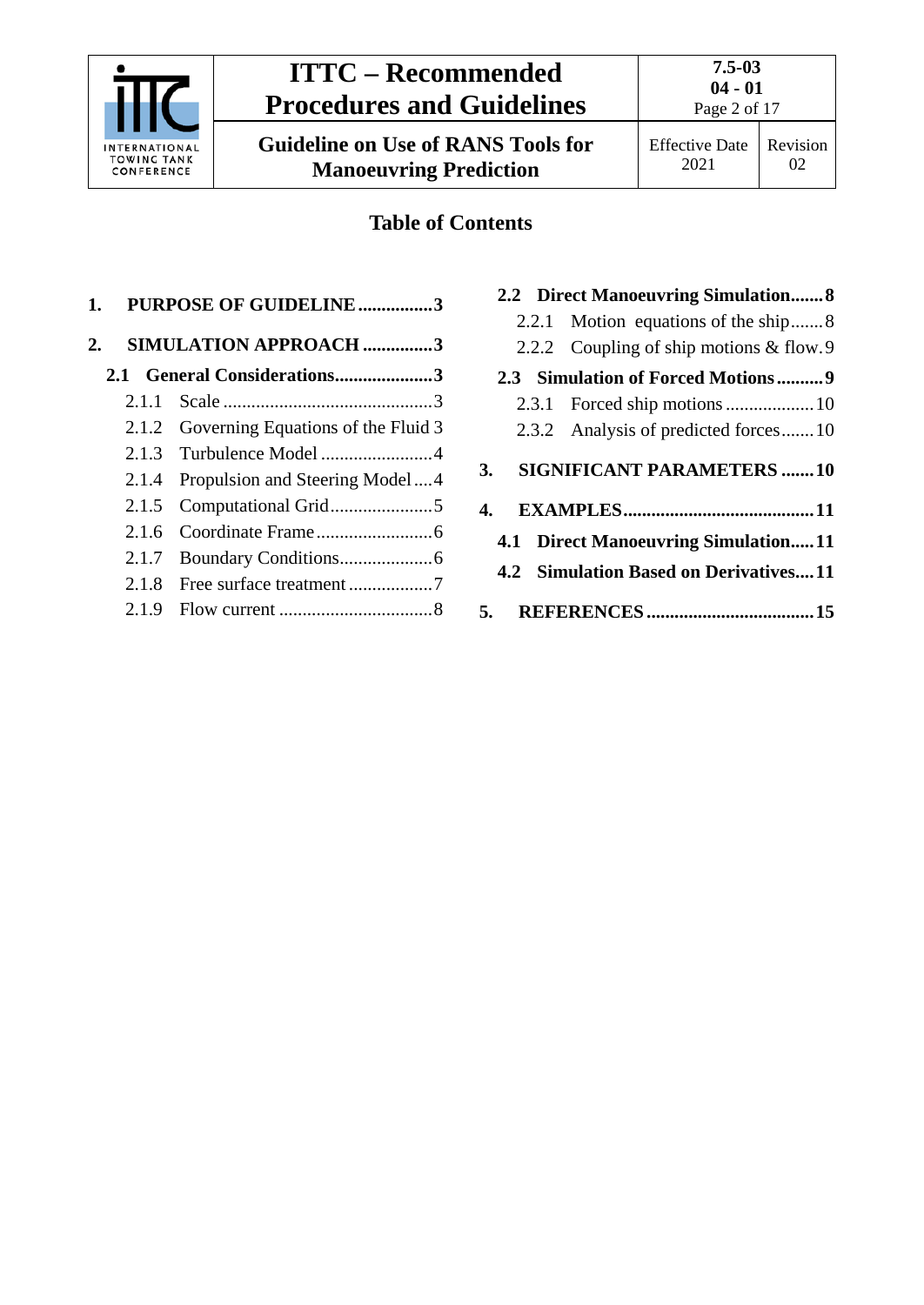

**Guideline on Use of RANS Tools for Manoeuvring Prediction**

## <span id="page-2-0"></span>**1. PURPOSE OF GUIDELINE**

RANS tools, i.e. numerical methods for solving the Reynolds Averaged Navier Stokes equations for viscous turbulent flows, can be applied to predict the manoeuvring behaviour of a vessel. This is achieved either in a direct way, using the considered RANS code for predicting the trajectory and, more in general, the 6 Degrees of Freedom (DOF) motion due to the movement of an appendage such as the rudder, or using it to calculate the hydrodynamic forces and moments acting on the ship or ship model during forced motions. The latter results can be used to determine manoeuvring derivatives for manoeuvring predictions.

A description of different techniques is presented from the practical point of view, together with recommended practices to obtain feasible manoeuvring prediction results. The numerical techniques used to discretise the involved partial differential equations, e.g. finite difference method or finite volume method, to model the turbulence of the flow and to generate grids have been described in many publications (e.g. Anderson et al., 1984; Blazek, 2001; Ferziger and Peric, 2002; Hirsh, 1988; Wilcox, 1993).

The present guideline is dedicated to surface ships in mainly unrestricted waters, where usually only four degrees of freedom (surge, sway, yaw, roll) are relevant for manoeuvring. In revision 01 some considerations were added for shallow or restricted water conditions.

## <span id="page-2-2"></span><span id="page-2-1"></span>**2. SIMULATION APPROACH**

### <span id="page-2-3"></span>**2.1 General Considerations**

### 2.1.1 Scale

In principle RANS simulations can be done for the full scale ship, avoiding any scale effect. In practice however, most simulations are performed for the ship model rather than the full scale ship because computations for Reynolds numbers of the order  $10^{\overline{9}}$  are not fully validated yet and yield much more numerical difficulties than for Reynolds number at model scale, being 2 orders of magnitude smaller. In addition, prediction results for the model can be judged as a whole by comparing them with the results of a few selected free model tests. This "hybrid" prediction procedure seems especially attractive for towing tanks.

### <span id="page-2-4"></span>2.1.2 Governing Equations of the Fluid

The Navier-Stokes (NS) equations and the continuity equation describe the conservation of momentum and mass in a viscous turbulent incompressible flow and are best suitable to describe the flow around a ship. In order to work with mean values of all flow variables (e.g. velocities, pressure) instead of instantaneous values, the RANS equations are obtained by averaging the NS equations. This averaging can be seen as time averaging in case of a steady mean flow, but has to be understood as ensemble averaging in case of an unsteady mean flow (e.g. Wilcox, 1993; Cebeci et al., 2005). As a result of the averaging, the RANS equations contain some new unknown terms representing the effect of the turbulence on the flow. In order to solve the set of conservation equations, these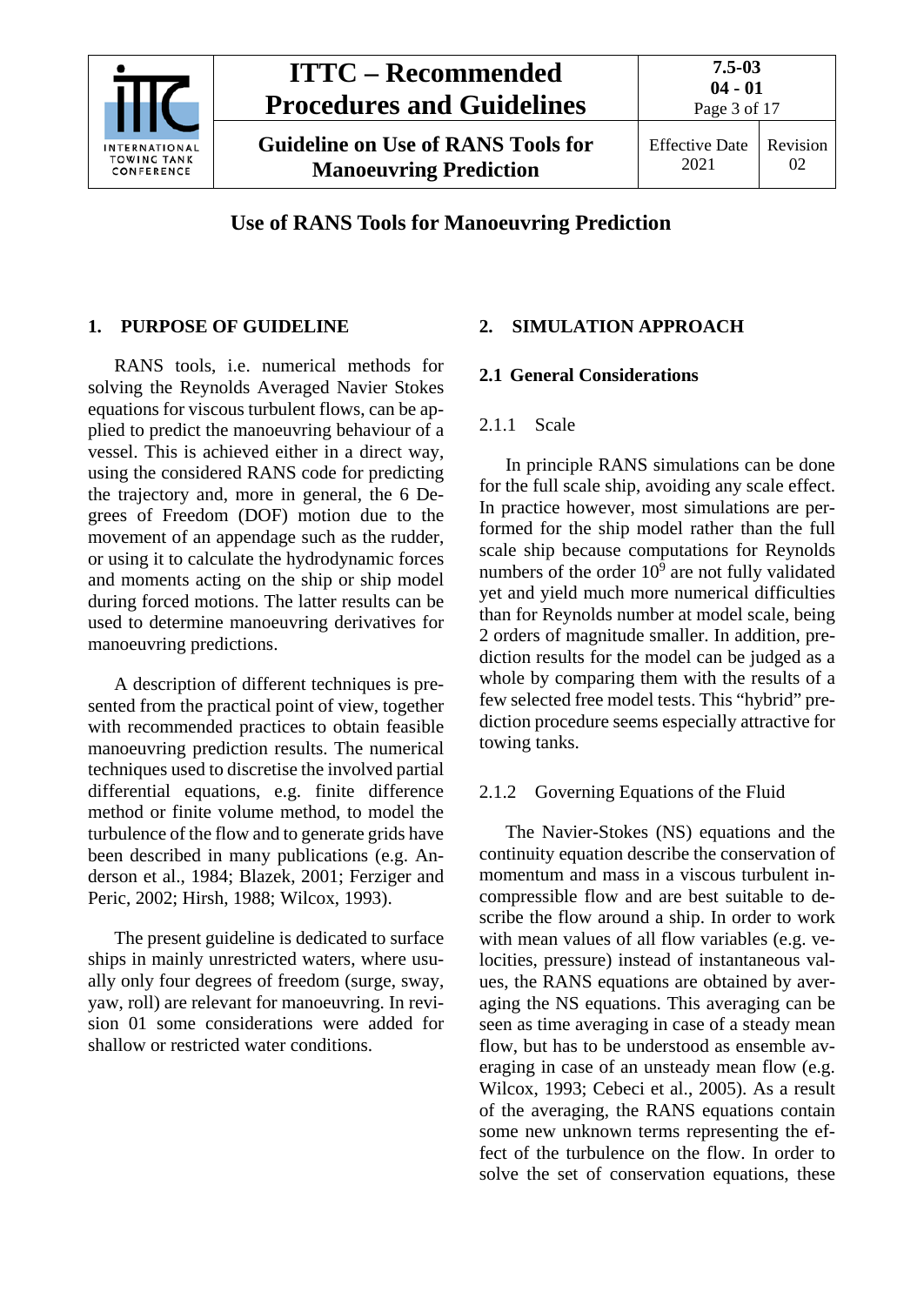

terms are approximated by a turbulence model. The reason for doing so is that if not, the required space and time resolution for solving the NS equations directly would be impracticable (probably still in the next decades) for a turbulent ship flow.

#### <span id="page-3-0"></span>2.1.3 Turbulence Model

Any turbulence model used by usual RANS applications can also be used for manoeuvring tasks. The most popular models are the family of k-ε/ k-ω SST models (Launder et al., 1975; Launder and Spalding, 1974; Wilcox, 1993; Menter et al., 2003) and several variants primarily using wall functions, which allow a significant coarser resolution of near wall regions.

Other models like explicit algebraic stress models, detached eddy simulation (DES) models or one equation models are also applied for manoeuvring computations (SIMMAN 2014).

When looking for prediction of complex flow phenomena however, e.g. detailed flow separation, none of the turbulence models can accurately predict all aspects of the flow with current grids and solvers (Abdel-Maksoud et. al 2015).

Results presented at the CFD Workshops held in Gothenburg (2010) and Tokyo (2015) have shown a strong dependency for both the resistance and the velocity field on the turbulent model, however, the experience from published results and workshops shows that the dependence of the turbulence model on side force and yaw moment, i.e. the forces which are most significant for manoeuvring, is less significant (Abdel-Maksoud et al., 2015). One possible reason is that these hydrodynamic forces are certainly viscosity dependent but primarily dominated by pressure. In fact, satisfactory results can be achieved even using wall functions as

they do not deteriorate the quality of the predictions to the same extent as when predicting resistance.

#### <span id="page-3-1"></span>2.1.4 Propulsion and Steering Model

Disregarding cases where RANS tools are used for predicting forces on the bare hull only, e.g. to determine coefficients for hull forces in a modular mathematical model, the appendages have to be taken into account for manoeuvring tasks. Inclusion of rudders and even bilge keels has become usual in RANS applications. This complicates the grid generation and probably also some flow aspect which can lead to increased convergence difficulties, but does not really represent a problem.

The main issue is how to treat the propeller(s), which is crucial for simulating the rudder inflow correctly when rudders are placed behind propellers. Taking the real geometry of the propeller into account and considering the rotating propeller during the RANS simulation is possible (Carrica and Stern, 2008) but extremely time consuming. Thus, body forces, which are added to the right hand sides of the RANS equations, are frequently used to approximate the effect of the propeller on the flow. These forces are distributed over the grid region corresponding to the spatial position of the propeller and are calculated so that they yield the propeller thrust and torque.

Body force models, mostly based on potential flow codes like vortex-lattice or panel methods, are often used for approximating the propeller effect including slip stream and swirl, which may also influence aspects of the flow like rudder stall angle, risk of cavitation, etc. The body force distribution inside the propeller region may be calculated in every new time step or in some larger time intervals, based on the current propeller inflow obtained during the RANS simulation and on the propeller rpm. This can be done either interactively, running the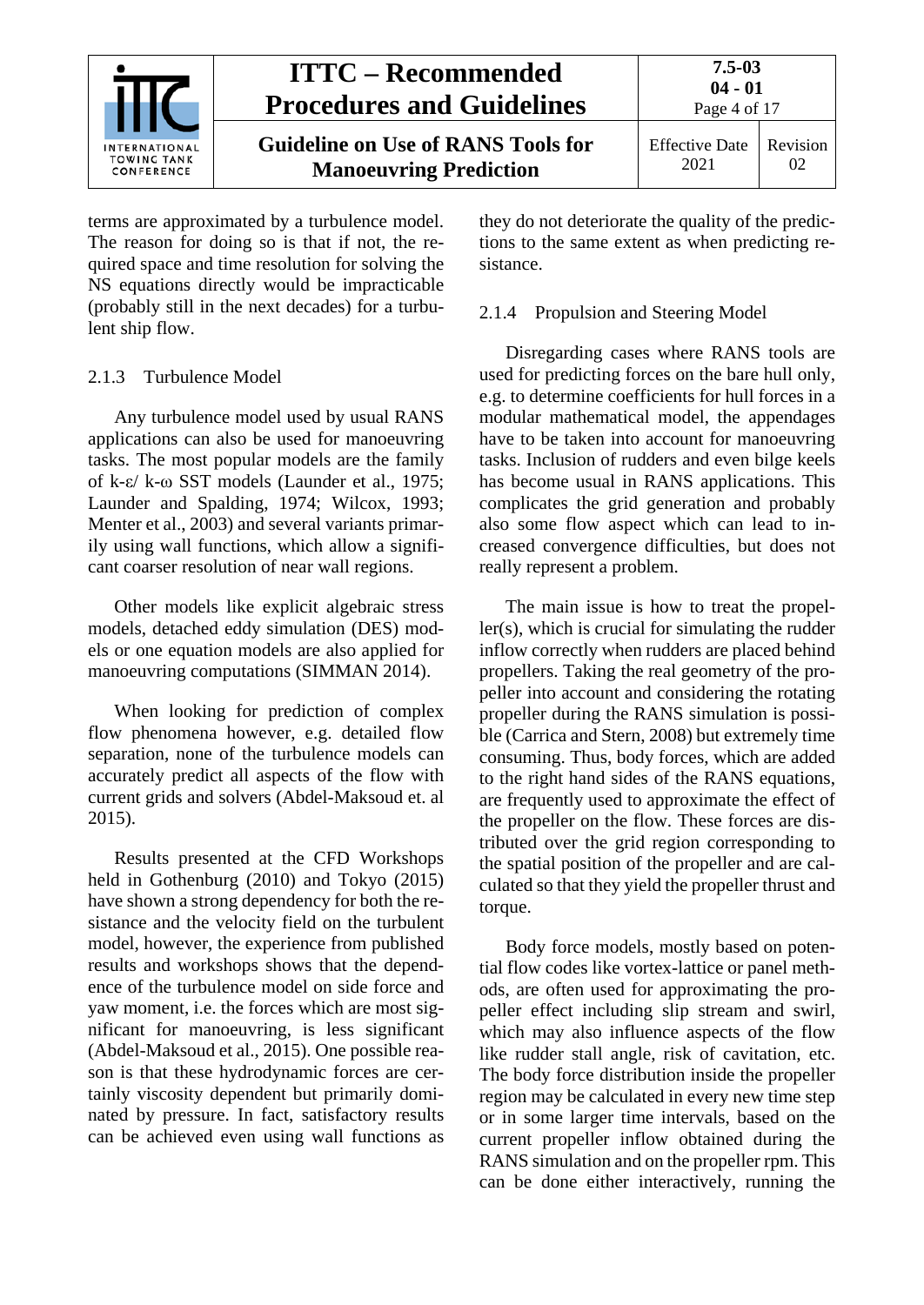

used potential code each time again, or determining the forces in grid cells within the propeller region from a data base calculated beforehand for the considered propeller. [Fig.1](#page-4-1) shows the cylindrical body force region (rectangle) and the effect of the body forces on the axial velocity in the longitudinal central plane.



<span id="page-4-1"></span>Fig.1 Body force region and effect on the flow

The choice of the propulsion point, corresponding to the full scale or to the model scale, should be decided following similar criteria as for model tests (see procedure 7.5-02-06-02). A way for determining the correct propeller rpm before starting the manoeuvre simulation is to calculate the flow for the steady straight ahead motion of the ship at the given approach speed for different rpm's and to determine the one which makes the total longitudinal force equal to the desired value (e.g. zero or estimated frictional deduction).

A proper strategy for the propeller rpm during the manoeuvre, resembling the real behaviour in full scale where the rpm often varies depending on torque, can also be implemented.

The choice of propeller model can have a significant effect on the manoeuvring simulation results as the body force propeller does not take into account the lateral propeller forces (Sadat-Hosseini et al., 2014; Broglia et al., 2011). Lateral forces should be included to get more accurate results.

#### <span id="page-4-0"></span>2.1.5 Computational Grid

Commercial grid generators are widespread, but also open source software is getting more popular recently. Block-structured grids, often including non-matching interfaces, and unstructured grids with several millions cells have become usual for manoeuvring applications.

Contrary to many CFD applications for ship resistance or propulsion, the nature of the problem now requires a grid covering the surroundings at both sides of the ship.

Not only for turning the propeller but also to deflect the rudder within direct manoeuvring simulations, a RANS code with sliding grid or overlapping grid capability is needed (Carrica et al., 2013; Muscari, 2008 and Durante, 2010). In the later case a considerable amount of computational effort is required for transferring flow information from one grid part to the other. Otherwise and whenever possible, the grid is kept unchanged during the computation in order to not deteriorate its quality which directly influences the convergence behaviour and the quality of the results. However, this is obviously not possible in many cases of interest for example when considering squat in shallow water or approaching a quay. In such cases a suitable grid deformation technique can be an alternative to overlapping grids (Ji, 2010).

The grid can be generated in several ways and many different grid topologies can be chosen. The outer boundaries of the grid mostly consist in planes delimiting a box (hexahedron) surrounding the ship. [Fig.2](#page-5-2) shows a typical configuration for a manoeuvring application for a double body in deep water.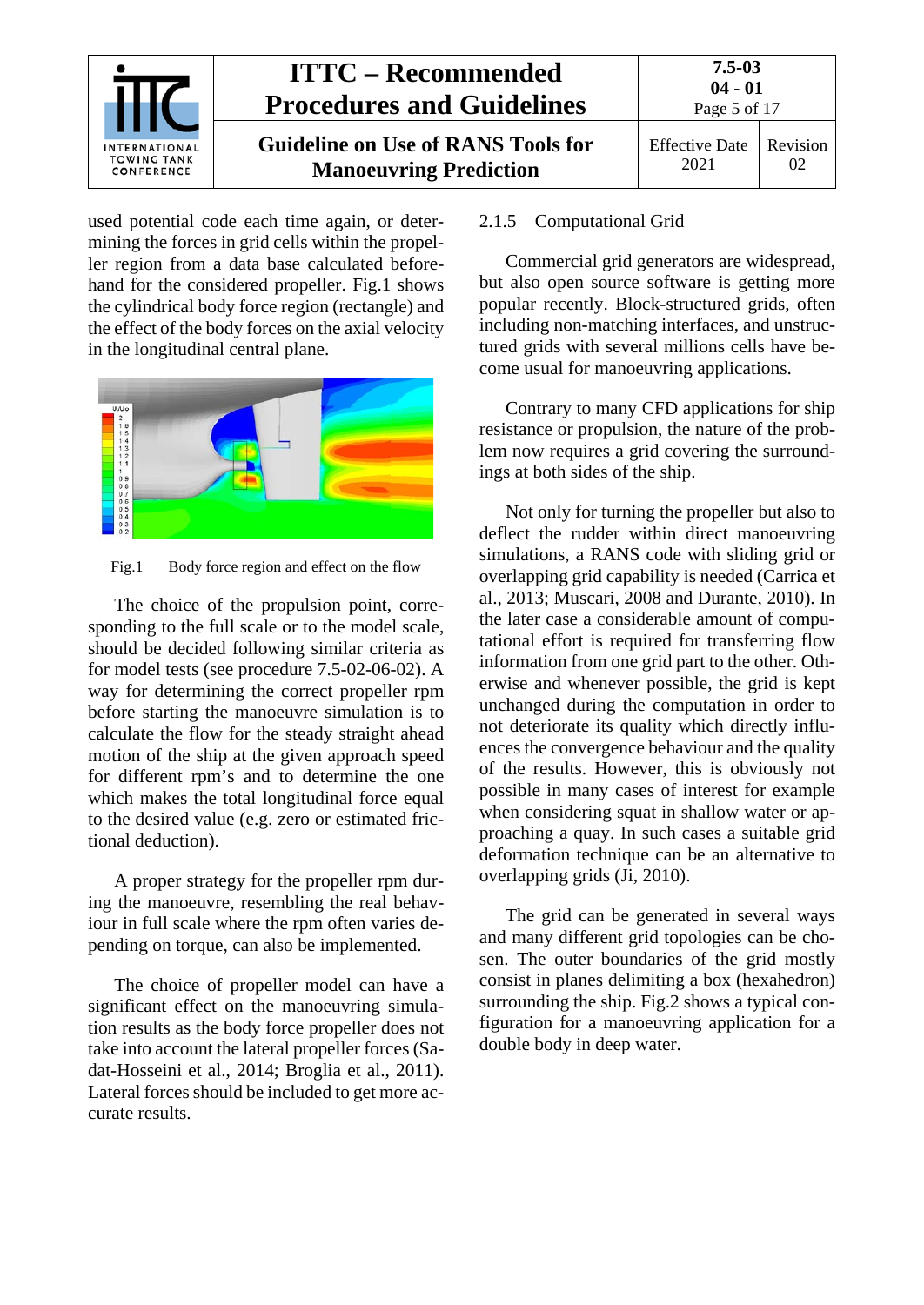

 $02$ 

2021



<span id="page-5-2"></span>Fig.2 Grid and boundaries of hexahedral computational domain

The grid has to cover the flow domain of interest in such away that non-physical boundaries (see [2.1.7\)](#page-5-1) are far away of the region of interest, i.e. the ship vicinity. Typical dimensions of a grid are 3-5 ship lengths in longitudinal direction, 2-3 in transverse direction and one length in vertical direction for deep water.

The near wall region has to be meshed so that the requirements of the used turbulence model are fulfilled (e.g. Wilcox, 1993; Menter et al., 2003). In any case, a certain number of grid points within the boundary layer have to be placed dependent on the turbulence model. For the reasons mentioned in subsection [2.1.3](#page-3-0) regarding the influence of viscosity on side force and yaw moment, wall functions are often used for manoeuvring cases.

For shallow and restricted water, the grid has to be dense enough to propagate the wave and pressure field and resolve possible boundary layers in the surrounding environment. On vertical walls and bottom surfaces wall functions may be used to avoid large grid densities. The grid size is defined accordingly to the wall function.

In case waves are included in the simulation, the grid size near the free surface should be defined accordingly to the wave length and height.

#### <span id="page-5-0"></span>2.1.6 Coordinate Frame

If the flow computation is made in a ship fixed coordinate frame, i.e. if the conservation of momentum is stated in terms of its components in a ship fixed coordinate system, inertial body forces, e.g. centrifugal and Coriolis forces, have to be added to the RANS equations. These forces are usually treated explicitly during the computation and could affect the stability and convergence of the computation if they are considerably larger than the hydrodynamic forces themselves.

On the other hand, if the flow computation is made in an earth fixed or inertial coordinate frame, no inertial forces have to be added but cell boundary velocities will have to be considered in order to calculate the correct mass and momentum fluxes through the cell sides; see for instance Ferziger and Peric (2002). Both procedures are mathematically equivalent. The numerical advantages of one or the other procedure seem not significant for typical manoeuvring applications.

### <span id="page-5-1"></span>2.1.7 Boundary Conditions

The boundary conditions (BC) are crucial for the accuracy of the numerical solution. Setting non-physical boundary conditions such as undisturbed flow (Dirichlet) or zero-gradient (Neumann) too close to the ship will affect the results. The way BC are imposed within the numerical technique may change from code to code but does not differ for manoeuvring tasks from other applications. However, during manoeuvring simulations there are often no longer unambiguous inlet or outlet borders of the computational domain but mixed forms.

In unsteady flow cases, the BC may have to be updated in the course of the simulation according to the instantaneous ship motion.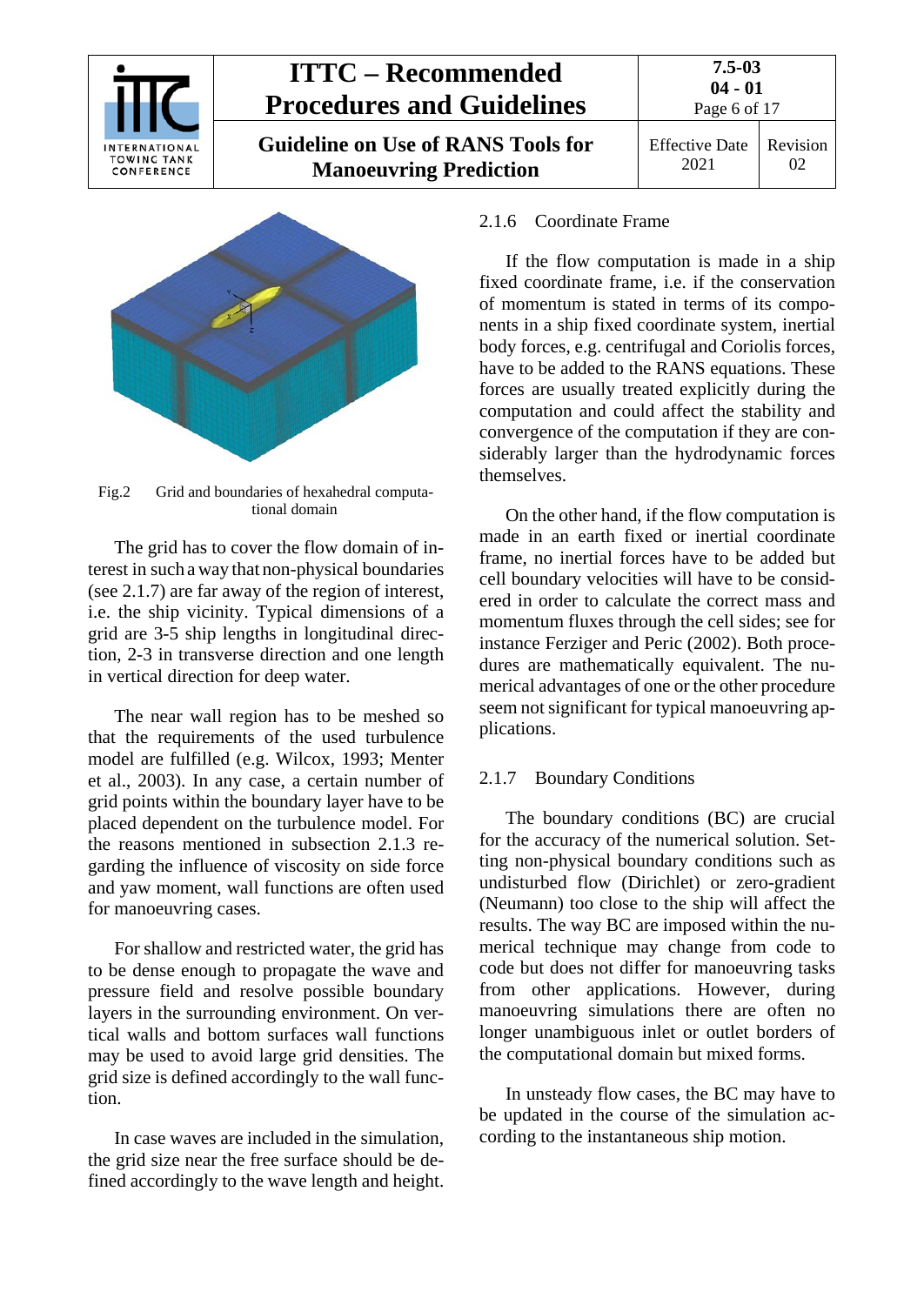

At an "inlet" border for instance, far in front of the ship (e.g. 1 *L*pp) the absolute velocity is zero (in absence of current and waves).



<span id="page-6-1"></span>Fig.3 Velocities in horizontal plane around a ship in steady turning to starboard with drift angle 22°

Within a ship fixed frame however, inlet velocities are relative velocities and therefore of equal magnitude but opposite sign than the velocity resulting in the considered point of the boundary from the translation and rotation of the ship fixed coordinate system:

$$
u\text{ inlet} = -(u - yr)
$$
\n
$$
v\text{ inlet} = -(v + xr)
$$

A pressure BC, either zero pressure for double body flow or undisturbed hydrostatic pressure distribution for free surface flow, has proven to be advantageous for the "outlet" border far behind the ship (e.g. 2-4 *L*pp).

At the sides of the computational domain, e.g. placed 1-2 *L*pp away from the ship, the velocities may also be given, but these borders could also be treated as inlet and outlet boundaries, for instance in case of a steady oblique towing motion at large drift angle.

At rigid walls like the hull, a "no slip" BC is mostly set, ensuring that the fluid particles have the same velocity as the wall. Sometimes however, it is convenient to consider a wall without any friction, a "free slip" wall, for instance to delimit the computational domain. Note that, if planar, such walls behave similar to symmetry planes.

The bottom of the computational domain can be seen as a free slip wall placed far below the ship for deep water (e.g. one *L*pp). Same can be chosen for the top border of the considered hexahedral domain, placed at the waterline in case of double body flow or at some distance (e.g. 0.1 – 0.3 *L*pp) above the waterline in case of a free surface flow.

For shallow water the bottom is mostly treated similar to the rigid walls mentioned above, i.e. a no slip BC or a moving no slip BC, depending on the simulation approach, is set to ensure the fluid particles have the same velocity as the bottom.

Note that during manoeuvres often no real inlet and outlet boundaries exist and a border of the computational domain may change its character during the simulation. For these reasons some adapted "mixed" BC taking this feature into account have proven to be very advantageous. Hereby the velocities are given if the flux is directed into the domain only and they are let free otherwise. This has been done at the left, upper and lower lateral borders in the example of [Fig.3,](#page-6-1) while undisturbed pressure was assumed at the right border. The calculated velocity field differs from the undisturbed field in the close vicinity of the ship only.

#### <span id="page-6-0"></span>2.1.8 Free surface treatment

Computations can be performed taking the water free surface into account or not. The latter approach is reasonable for a slow ship in deep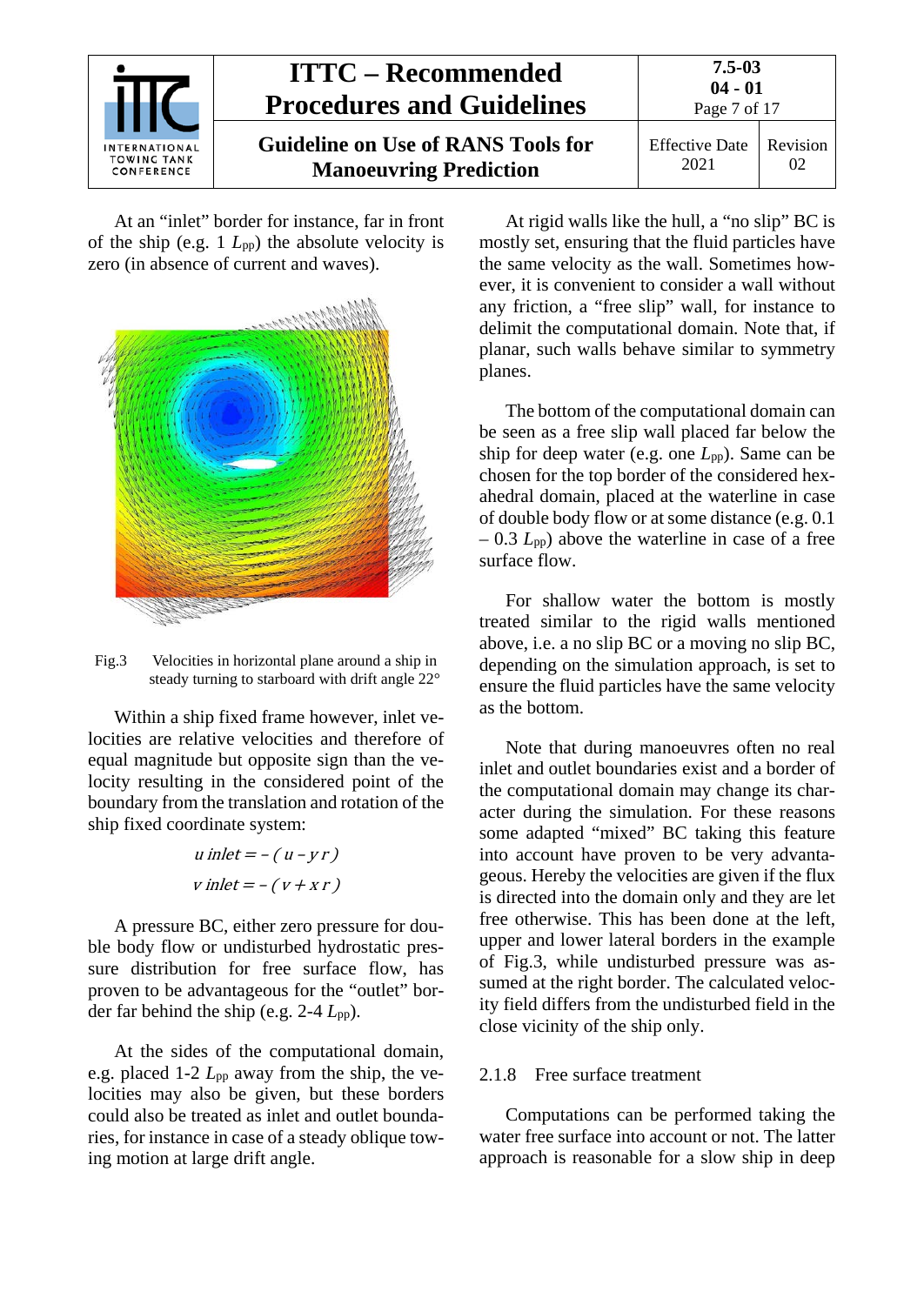

water and requires significantly less computational effort (e.g. factor 10). However, even at low Froude numbers, the underwater shape and thus the forces could change significantly if the sinkage and trim of the vessel vary at large drift angle or yaw rate. A way to take such changes into account would be including the free surface and using a 6 DOF motion model (see below) letting the ship free to sink and trim during the simulation.

Including the water free surface however, even having become more standard in the last years, leads not only to more computational time but also to increased numerical difficulties. In particular, reflection of the waves generated by the ship on non-physical or open boundaries (outlet) should be avoided. Among other techniques to avoid such reflections, a strong coarsening of the grid towards the outlet has proven to be very efficient in damping the outgoing waves preventing reflections in a rather rude manner. This procedure however would not be applicable if the considered boundary changes its type (e.g. from outlet to inlet) in the course of the simulated manoeuvre.

#### <span id="page-7-0"></span>2.1.9 Flow current

CFD simulations are usually carried out in uniform current in velocity and direction, which is also the assumption at sea trials. In this case, the current has no influence on the manoeuvring forces or trajectory since motions through water are considered. Consequently, computations can be performed without current. This is less evident in shallow or confined water as the blockage of the vessel will affect the current flow and the current field will have a boundary layer on the bottom and the banks, yielding a non-uniform current situation. So far non-uniform current has not been given much attention in CFD simulations. For that specific case, an earth fixed reference frame seems to be the easiest choice (see [2.1.6\)](#page-5-0).

#### <span id="page-7-1"></span>**2.2 Direct Manoeuvring Simulation**

Rudder manoeuvres like zig-zag tests and turning circle tests are simulated by solving together the motion equations of the ship, considered as a rigid body, and the RANS equations for the fluid. The rudder(s) is (are) turned according to the desired manoeuvre during the simulation. This kind of manoeuvring simulation is extremely time-consuming but, since there is no mathematical model for the hydrodynamic forces involved, in principle easier than by means of manoeuvring derivatives. It will represent the best approach once comprehensively validated.

#### <span id="page-7-2"></span>2.2.1 Motion equations of the ship

In order to predict the manoeuvre, the rigid motion equations of the ship in 3-DOF, 4-DOF or even in 6-DOF are numerically integrated in time with a proper discretisation scheme, e.g. Euler implicit, Runge-Kutta, etc. In most applications, provided large accelerations are not expected, the Euler explicit scheme can be used as well. The considered motion parameters should be properly defined by means of an earth-fixed or "inertial" coordinate system, a ship-fixed coordinate system and/or with help of an intermediate or "hybrid" coordinate system to uniquely define angles and translations. The singularity (gimbal lock, typically for  $\cos\theta=0$ ) occurring when using Euler angles is not relevant for a surface ship.

An example of motion equations in four degrees of freedom (4 DOF) for a free sailing (rigid) ship or model, written in a hybrid coordinate system which follows the ship motions excepting roll, reads:

$$
m[\dot{u} - \dot{\psi}v - x_{G}^{*}\dot{\psi}^{2} + z_{G}^{*}(2\dot{\psi}\dot{\varphi}cos\varphi + \ddot{\psi}sin\varphi)]
$$
  
=  $X$   

$$
m[\dot{v} + \dot{\psi}u + x_{G}^{*}\ddot{\psi}
$$
  
+  $z_{G}^{*}((\dot{\psi}^{2} + \dot{\varphi}^{2})sin\varphi - \ddot{\varphi}cos\varphi)] = Y$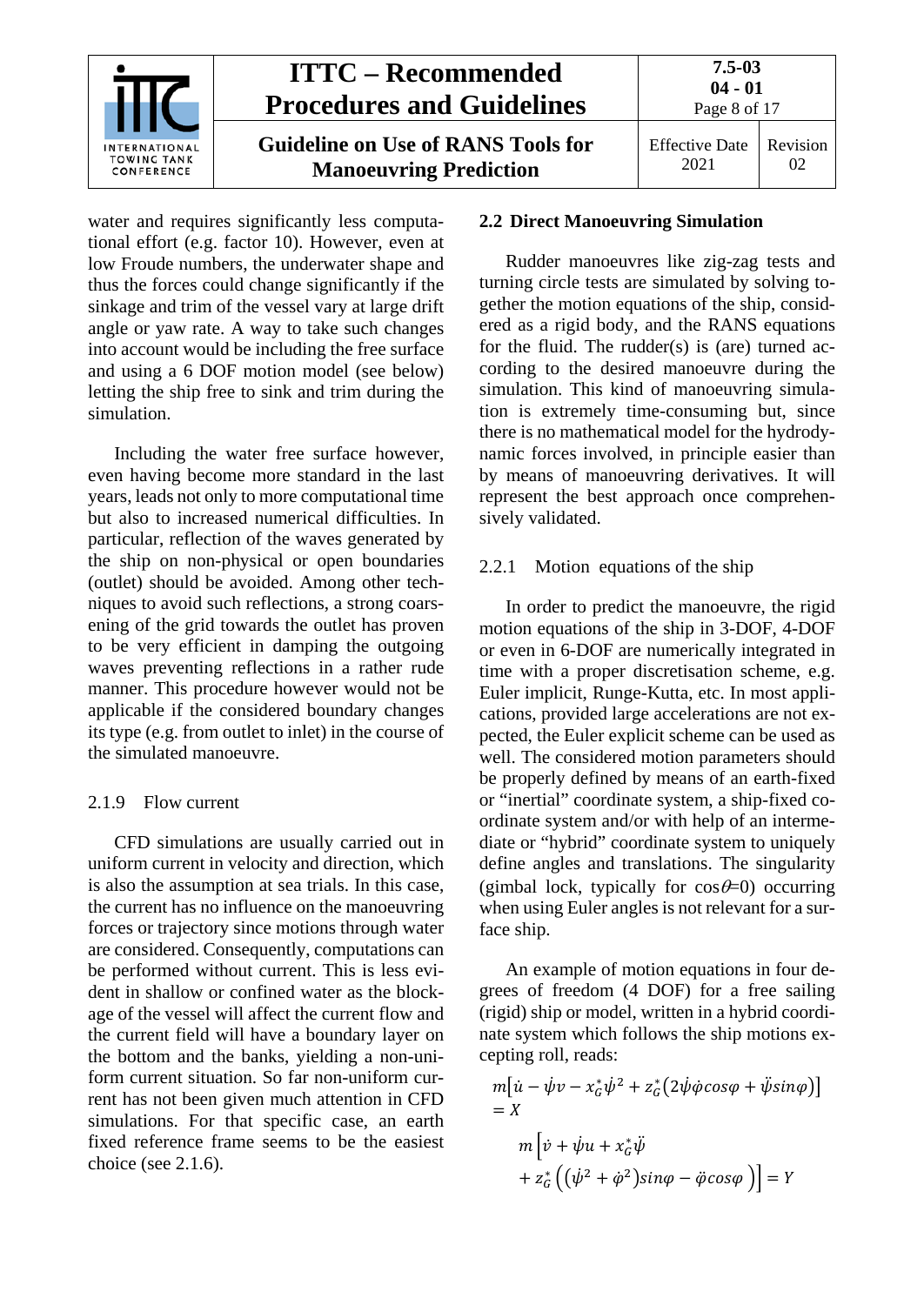

**Guideline on Use of RANS Tools for Manoeuvring Prediction**

2021 02

 $(I_{yy} \sin^2 \varphi + I_{zz} \cos^2 \varphi)\psi + (I_{yy} - I_{zz})\psi \dot{\varphi} \sin \varphi \cos \varphi$  $-I_{xz}(\ddot{\varphi}\cos\varphi - \dot{\varphi}^2\sin\varphi) + mx^*_G(\dot{v} + u\psi)$  $+m z_G^* \sin\varphi \left(\dot{u}-v \,\psi\right)=N$ 

 $I_{xx}\ddot{\varphi}-I_{xz}\psi\cos\varphi+\left(I_{zz}-I_{yy}\right)\psi^2\sin\varphi\cos\varphi$  $-m z_G^* \cos\varphi \left(\dot{v} + u\dot{\psi}\right) = K$ 

The surge and sway velocities u and v are the components of the velocity of the chosen ship origin O in the horizontal longitudinal and transversal directions x and y of the hybrid coordinate system, respectively. The Euler angles  $\varphi$ and  $\psi$  are the rotations around the x- and z-axes respectively and describe the roll and yaw motions of the ship. The dots in the above equations denote time derivatives. m is the mass of the ship or model and  $x_G^*$  and  $z_G^*$  are the coordinates of the center of gravity G in the ship fixed system. It is assumed that  $y_G^* = 0$ .  $I_{xx}, I_{yy}, I_{zz}$  are the moments of inertia about the ship fixed axes through the origin O and  $I_{xz}$  is the product of inertia. It is assumed that  $I_{xy} = 0$  and  $I_{yz} =$ 0(valid for ships that have a longitudinal plane of symmetry). X and Y (longitudinal and side force) are the components in the hybrid system of the external force acting on the ship. K and N (roll and yaw moment) are the components in the hybrid system of the moment of the external forces.

Since heave and pitch motions are neglected, the state of movement of the ship is defined by the position of O (earth fixed coordinates), its velocity vector (u, v, 0), the Euler angles $\varphi$ ,  $\psi$ and the angular velocity vector  $(\dot{\varphi}, 0, \dot{\psi})$ . The time history of these variables can be obtained by integrating the motion equations in time numerically. For this purpose, the hydrodynamic forces and moments on their right hand sides are needed.

The hydrodynamic forces and moments appearing in the right hand side of the motion equations are calculated in the course of the time integration by simulating the flow at every new

time step. Note that even if heave and pitch are not relevant for manoeuvring prediction in unrestricted water, the ship/model should be free to sink and trim during the RANS simulation in order to get the hydrodynamic forces for the most realistic floating condition as possible.

This is easily fulfilled when making simulations with a fully 6-DOF motion model.

Note that it is possible to disable selected motions during the simulations and also to add some external forces, like a frictional deduction force resembling the free model test condition.

### <span id="page-8-0"></span>2.2.2 Coupling of ship motions & flow

The coupling between the ship motions and the flow is crucial for determining the hydrodynamic forces. If only moderate ship accelerations are involved (as usual during manoeuvres) this coupling can easily be implemented in an explicit manner: In every new time step of the simulation the RANS code is used to calculate the forces acting on the ship. Subsequently the motion equations yield the motion parameters for the next time step. Finally, the boundary conditions and inertial forces (if present) are updated before starting a new time step.

More sophisticated and in general more robust techniques have been recommended, however, at the cost of (significantly) larger computational effort.

### <span id="page-8-1"></span>**2.3 Simulation of Forced Motions**

Due to the enormous computational effort required for the direct simulation of manoeuvres described above, another strategy has gained popularity instead. It consists in simulating the usual PMM or CPMC tests numerically, solving the RANS equations around the ship or ship model when performing prescribed motions. Compared to direct manoeuvring simulations,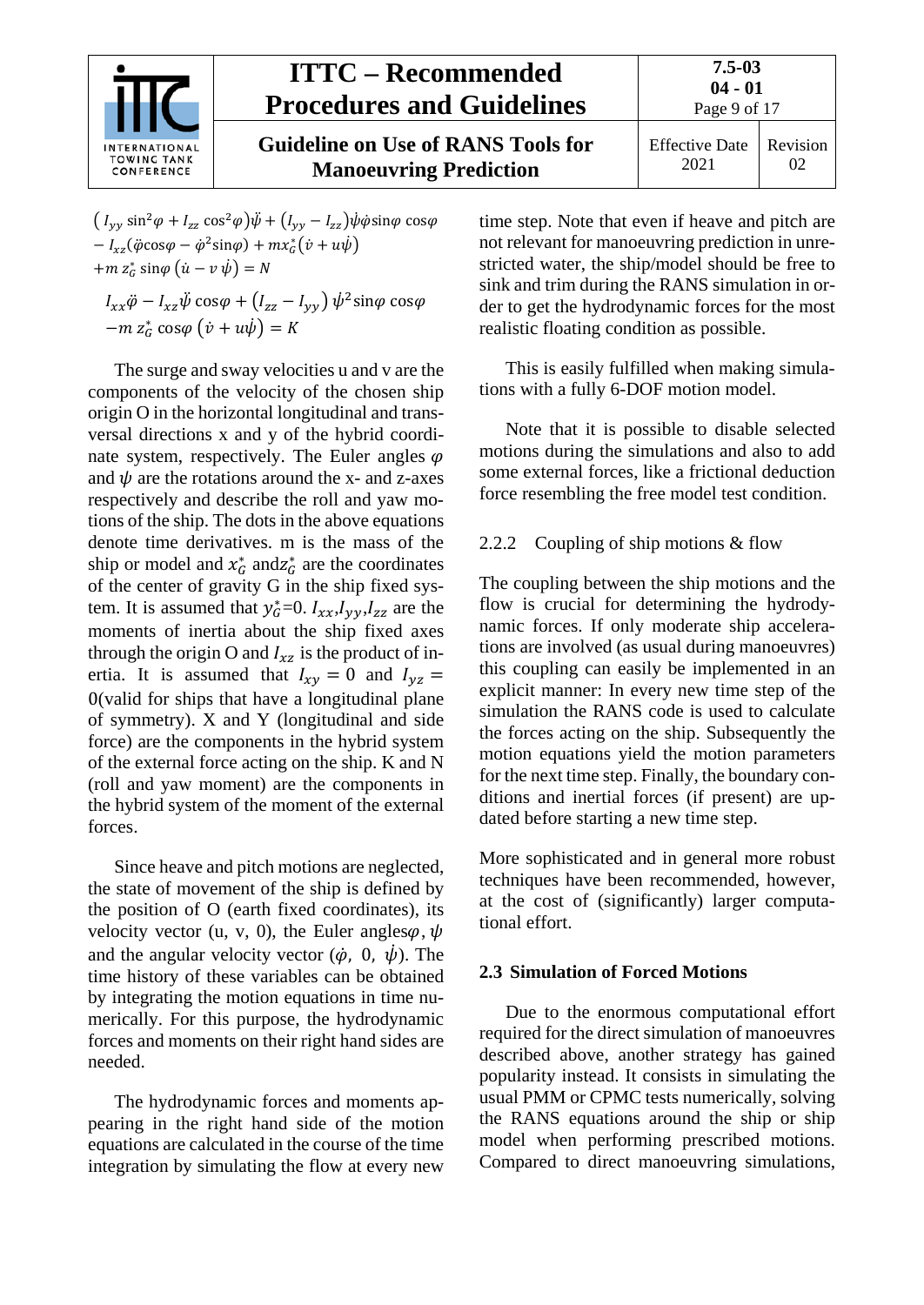

this prediction procedure has the same advantages and disadvantages as between free and captive model tests. From the computational point of view however, it is definitively more robust and less time consuming.

The strategy fully resembles the classical, well accepted PMM tests followed by the determination of derivatives and seems already practicable for commercial applications. Nevertheless a mathematical model (e.g. a set of coefficients of Abkowitz type or coefficients of formulae for diverse forces of a modular simulation method) is involved, introducing a further source of uncertainty into the prediction.

#### <span id="page-9-0"></span>2.3.1 Forced ship motions

Motion equations are not solved in this case. Selected motions, e.g. harmonic pure sway, pure yaw, etc, are imposed. There are different ways for imposing the motions. In order to resemble CPMC tests or to reproduce measured motions during free model tests it can be advantageous to read a file containing the time histories for the motion parameters.

Note that also in this case and disregarding that the ship motion is given, it would be best to let the ship or model free to sink and trim during the RANS simulation. However, contrary to subsection [2.2.1](#page-7-2) where the motions are predicted anyway and just 2 more DOF should be considered for including sinkage and trim, this is less straightforward now and leads to a combination of given and predicted motions.

#### <span id="page-9-1"></span>2.3.2 Analysis of predicted forces

The analysis of the predicted time histories of the longitudinal and transverse forces X , Y and the roll and yaw moments  $K$ ,  $N$  is the same as when performing PMM or CPMC model tests. Moreover, since no artificial time lag between predicted forces and prescribed motions arise and no inertial forces have to be subtracted (no filters, no swinging masses), the analysis is easier than performing model tests.

Similar to when performing model tests there are different ways of determining the manoeuvring derivatives and the "virtual" test program has to be decided according to this and to the used mathematical model (e.g. the derivatives to be determined).

#### <span id="page-9-2"></span>**3. SIGNIFICANT PARAMETERS**

The first step of any numerical investigation for manoeuvring consists in analysing the considered case and taking decisions like limiting the calculations to double body flow or taking the free water surface into account, considering the free sinkage and trim or not, performing the simulations for the ship model or for the full scale ship. This is followed by the proper choice of a turbulence model, discretisation schemes, grid and time resolution, and the choice of the boundary conditions at the borders of the grid.

In addition, several parameters of the used code have usually to be chosen as well, for instance: the number of (outer) iterations within each time step, the number of (inner) iterations within an outer iteration, values for diverse under-relaxation factors, among others. Depending on the code, other settings could also be required and have a strong influence on the result of the computations. For these reasons, experience in viscous flow computations and insight about the RANS code going to be used are prerequisites for successful CFD based manoeuvring prediction.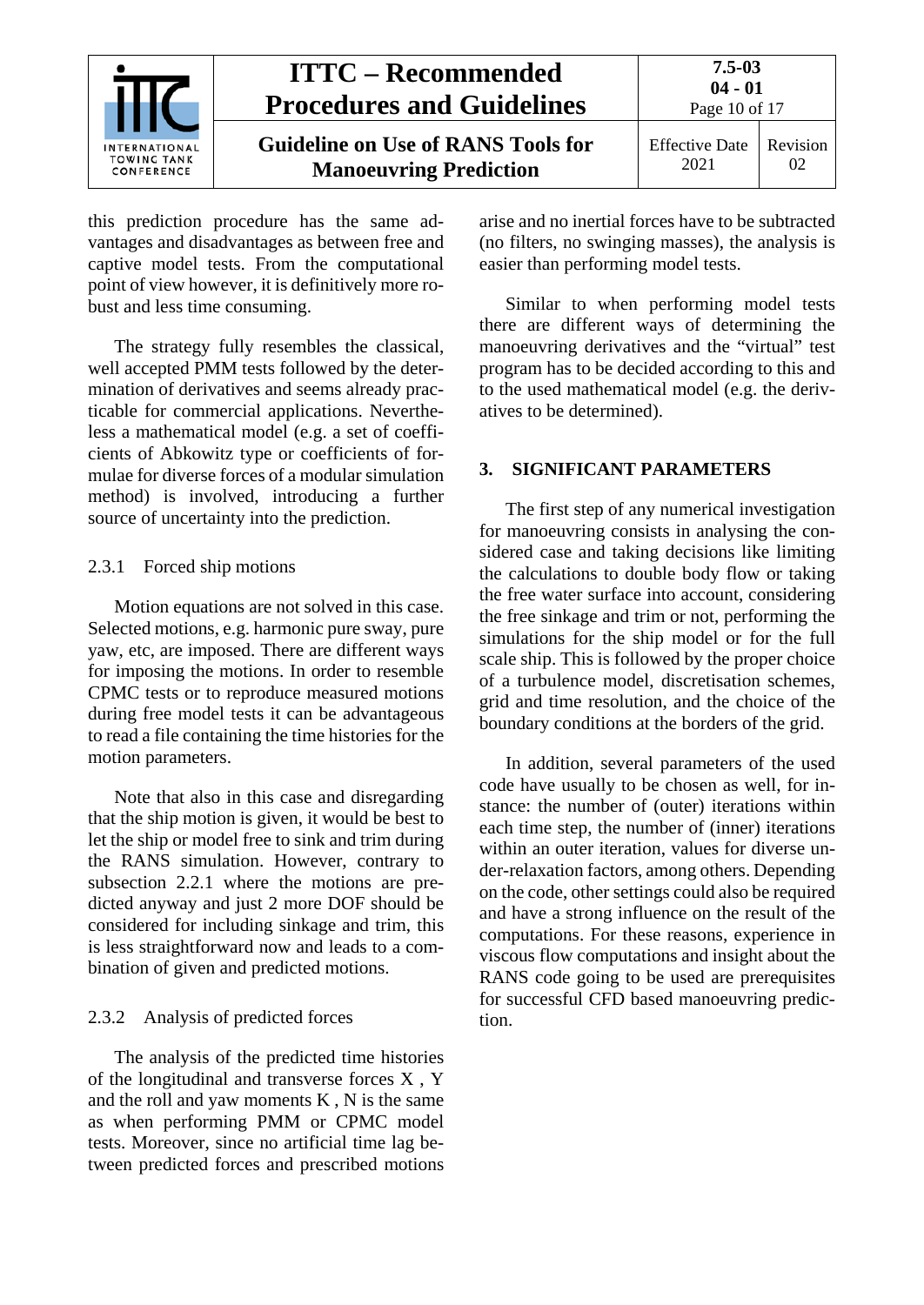

**Guideline on Use of RANS Tools for Manoeuvring Prediction**

**04 - 01** Page 11 of 17

Effective Date 2021 Revision 02

### <span id="page-10-1"></span><span id="page-10-0"></span>**4. EXAMPLES**

#### **4.1 Direct Manoeuvring Simulation**

High requirements on the used code as well as to the level of expertise and large computational capability are required in order to carry out direct manoeuvring simulations. The method is getting more common and based on validation between calculations and free running model tests the results based on direct simulations looks promising. Examples may be seen in e.g. Broglia et al. (2011) where RANS simulations were performed for a free running twin screw tanker model performing turning circles and 20/20 zig-zag. The propeller was modelled using a momentum disk approach where also the side forces were accounted for. Another example is Carrica et al. (2013), who did standard manoeuvres with at surface combatant at both model and full scale. Their results showed reasonable agreement with benchmark data, but they had issues regarding adequate modelling of propellers with side forces. As mentioned in section [2.1.4](#page-3-1) the choice of propeller model should be considered carefully as it may have a significant effect on the manoeuvring simulation results. More examples may be seen in the proceedings of the workshop SIMMAN 2014.

#### <span id="page-10-2"></span>**4.2 Simulation Based on Derivatives**

The technique outlined above is applied here to predict the manoeuvrability of a Very Large Crude Carrier (VLCC), namely the tanker KVLCC1, used as a benchmark test in SIM-MAN'08. Due to the low Froude number of the considered tanker and because negligible heel angles are expected during its manoeuvres all RANS simulations are performed without taking the water free surface into account.

| Table 1             | Main particulars of KVLCC2 |
|---------------------|----------------------------|
| $L_{\rm pp}$        | 320.0 m                    |
| B                   | 58.0 m                     |
| T                   | 20.8 <sub>m</sub>          |
| $\mathcal V$        | $312738 \text{ m}^3$       |
| $C_{\rm B}$         | 0.8101                     |
| $L_{CB}$            | 3.48 %                     |
| <b>GM</b>           | 5.71 m                     |
| $i_{xx}/B$          | 0.375                      |
| $i_{zz}/L_{\rm pp}$ | 0.25                       |
| Rudder lateral area | $136.7 \text{ m}^2$        |
| Rudder helm rate    | $2.34\degree$ /s           |
| Ship speed $U_0$    | 15.5 kn                    |
|                     |                            |

A RANS code is used to calculate the flow around the tanker at several static conditions and during virtual pure surge, pure sway, pure yaw and combined sway-yaw tests to obtain a rather simple set of hydrodynamic coefficients of Abkowitz type, see below.

All dynamic tests are simulated using the same multi-block structured grid with about one million cells with (some) non-matching block interfaces. The semi- balanced horn rudder, embedded in an individual grid box, is not deflected during these simulations. For static cases with deflected rudder and constant drift angle and/or yaw rate only this grid box is replaced by another according to the considered rudder angle.

The grid dependency of the results has to be checked at least by means of selected calculations on different grids. In the present case the values of all forces and moments acting on the ship obtained on coarse, medium and fine grids behaved consistently and differed less than 10%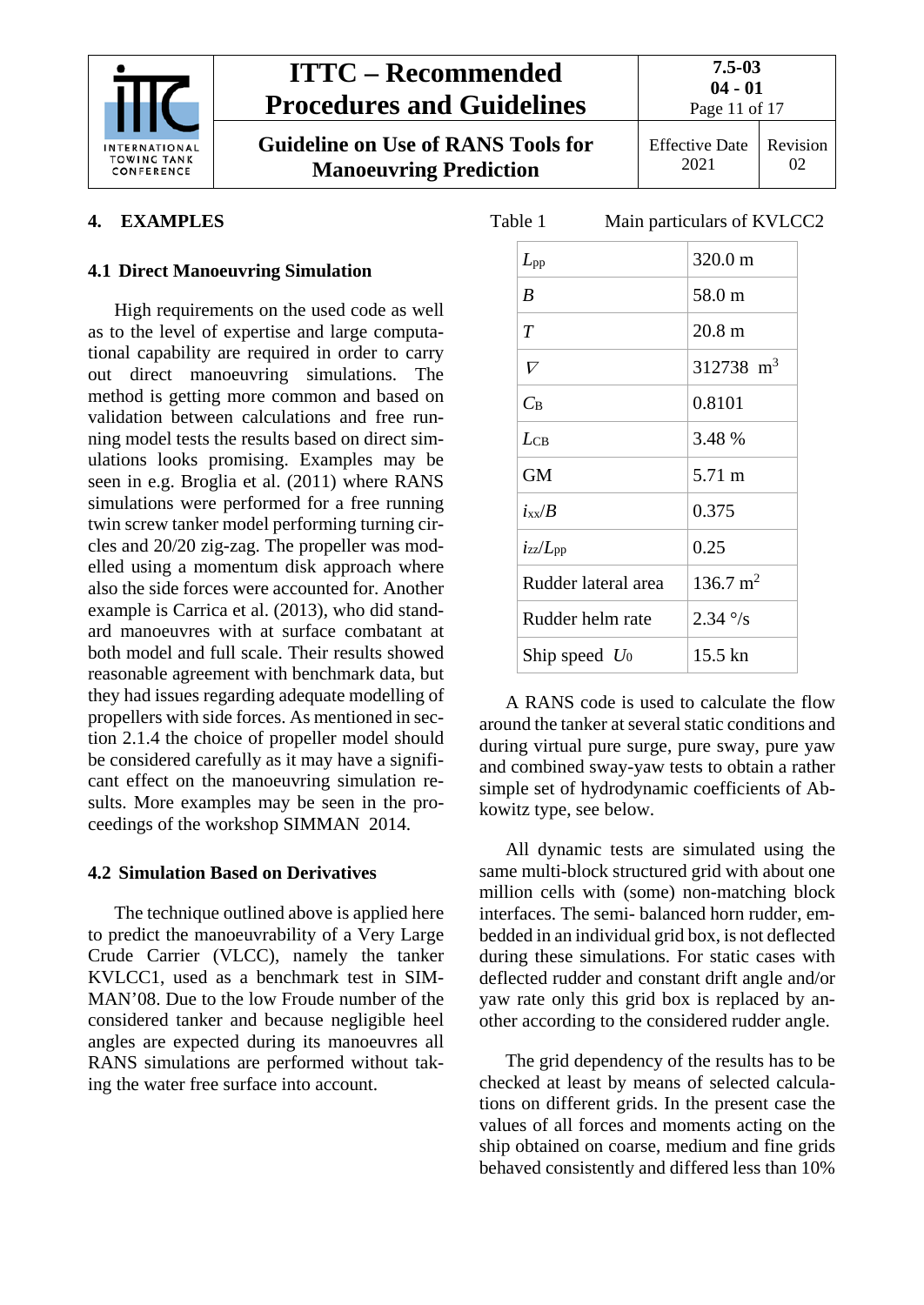

from each other. Although this check cannot replace a real Uncertainty Analysis (UA) it may be a good compromise in practise.

The computations are performed on a ship fixed grid using a Cartesian non-inertial coordinate system. The standard two equations k-ω turbulence model with wall functions is used. During dynamic tests the motions are imposed through the boundary conditions and corresponding inertial forces added to the RANS equations, see Cura Hochbaum et al. (2008).

The needed CPU time for simulating dynamic tests amounts nowadays still several days per period on a single processor of a normal PC but can be much less if a parallel code is run on a cluster with hundreds of processors. The static tests usually take some few hours depending on grid resolution.

Vortex lattice data for the propeller of a typical tanker was used in the present case. The rate of revolutions was set so that the resulting thrust balanced the resistance computed during a steady straight ahead motion of the model (model self propulsion point). This rate was kept constant throughout the computations.

Fig.4 shows the velocity distribution just behind the propeller plane during a simulated combined sway-yaw test at a certain time when the ship is turning to starboard. The white circle indicates the body force region.

In order to obtain all manoeuvring derivatives except those depending on the rudder angle and surge velocity, five dynamic tests with large velocity amplitudes and a common non-dimensional period  $T' = T U_0 / L_{pp} = 3.369$  (20 seconds in model scale) are simulated.



Fig.4 Snapshot of the velocity field behind the propeller during a simulated sway-yaw test

Similar to real tests, the non-dimensional amplitudes of the harmonic motions should be chosen so that they cover the expected range of the motion parameters during the manoeuvres.

In the present example the amplitudes were:  $u' = u/U_0 = 0.10$  for pure surge,  $v' = v/U_0 = 0.35$ for pure sway,  $r' = rL_{\text{pp}}/U_0 = 0.70$  for pure yaw and -0.35, 0.20 and -0.20, 0.40 for two combined sway-yaw tests, respectively.

The RANS simulations were done for the tanker's model (scale 1:45.7) at a speed of 1.179 m/s. The time step chosen for the RANS simulation corresponded to 1/2500 of the motion period in all cases.

The hydrodynamic forces and moments acting on the ship are obtained by integrating the pressure and shear stresses on the hull and appendages. The predicted time histories during simulated pure sway, pure yaw, as well as combined sway- yaw can be seen in Fig.5. The longitudinal force *X*', side force *Y*' and yaw moment *N*' have been made non-dimensional with water density, ship speed, length and draught.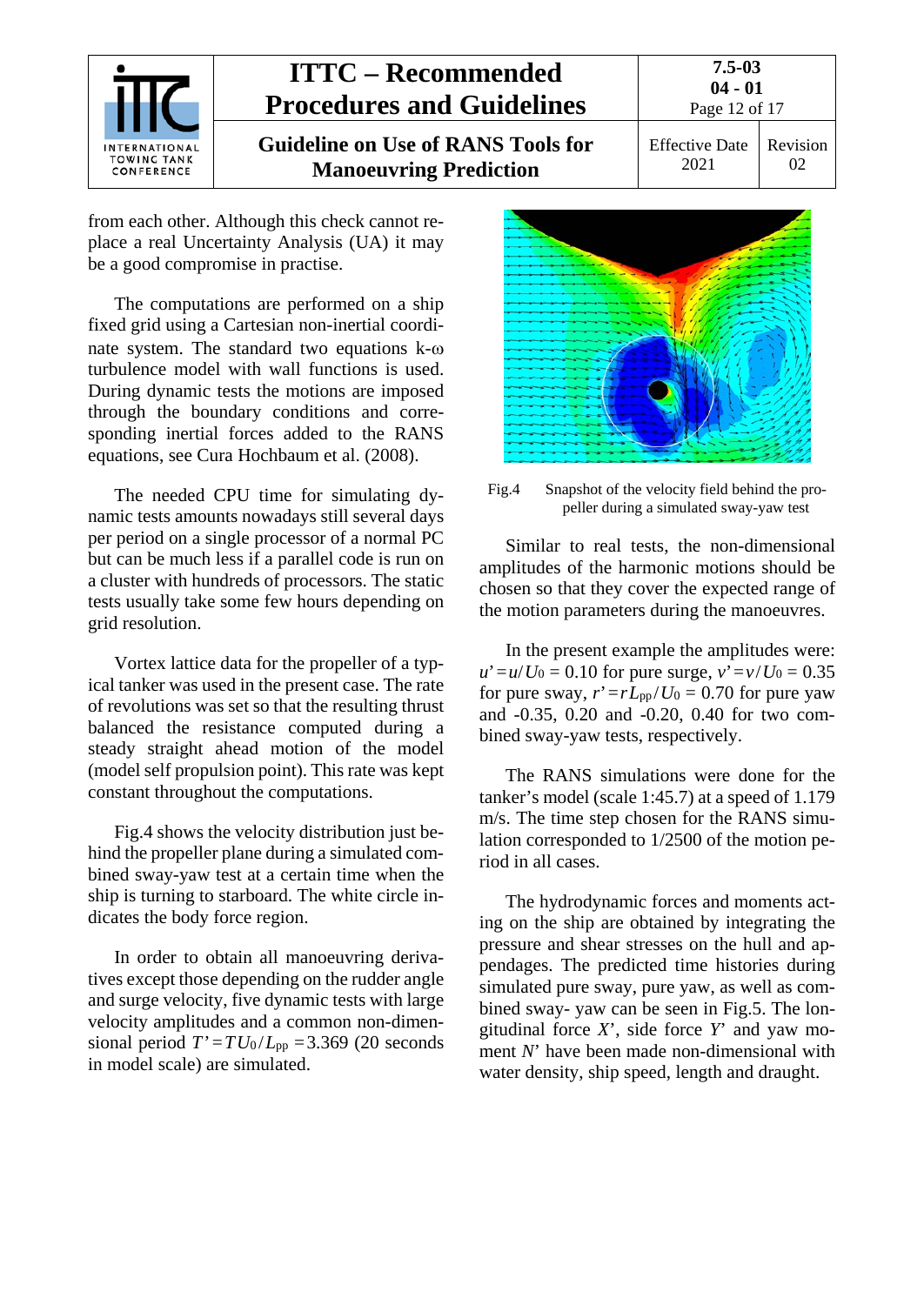



Fig.5 Forces and yaw moment during one period of a virtual pure sway and pure yaw test and a combined sway-yaw test (top to bottom)

Rudder angle depending manoeuvring derivatives can be determined by computing rudder angle tests at several drift angles and yaw rates resulting in a total of 42 cases.

Fig.6 shows the stern arrangement of the virtual model of KVLCC1 with the rudder deflected 35° to starboard. The pressure field on the rudder computed for steady straight ahead motion is influenced by the effect of the propeller, rotating to the right over the top. Negative pressure regions are depicted in blue, while positive pressure regions are in red.







<span id="page-12-0"></span>Fig.7 Computed non-dimensional side force and yaw moment during rudder angle tests at drift angle  $-10^{\circ}$ , 0°, 10° and 20°

The computed non-dimensional side force and yaw moment acting on the hull for all static cases are summarised in [Fig.7](#page-12-0) and [Fig.8](#page-13-0) for oblique towing and steady turning conditions respectively.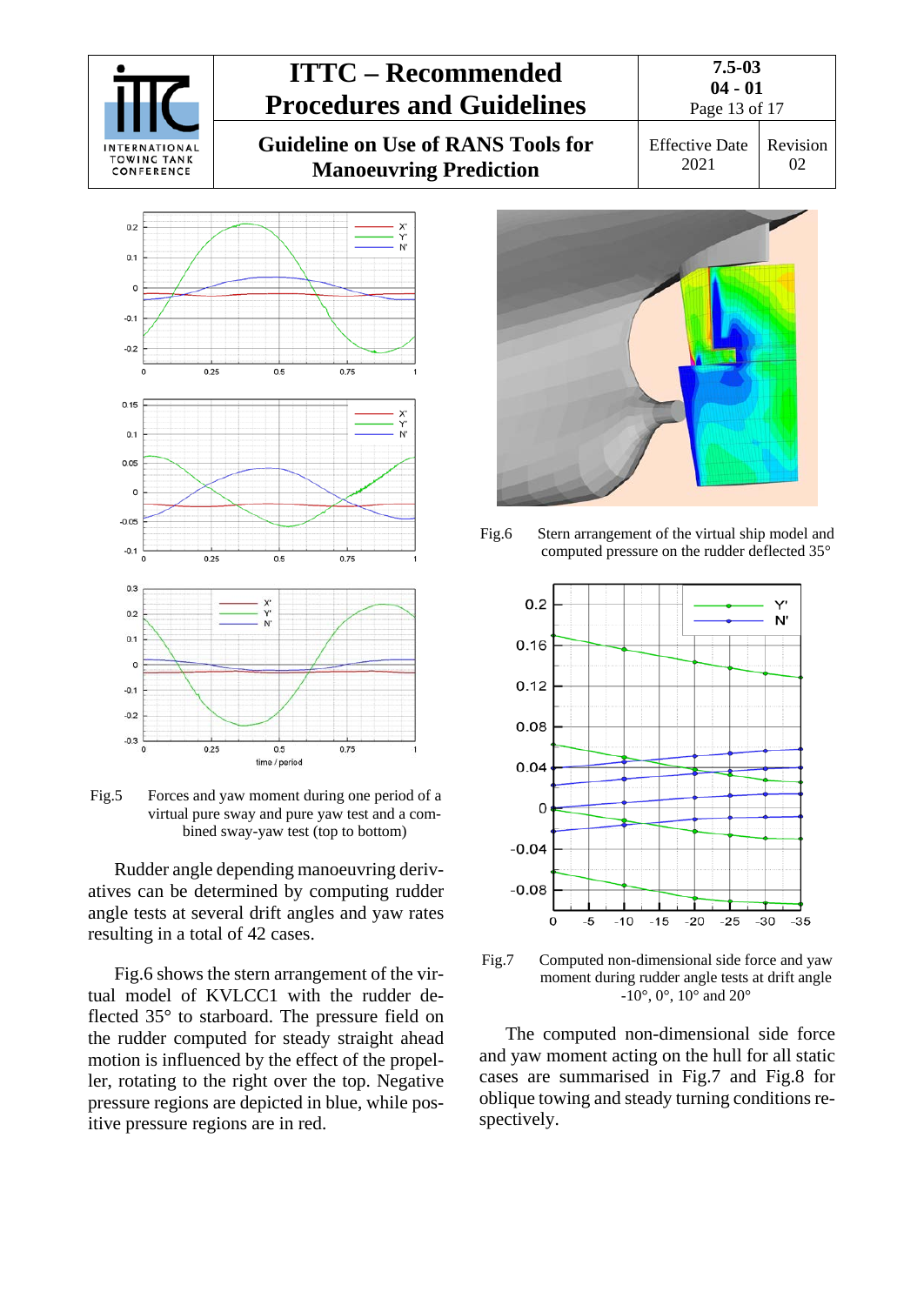

Effective Date 2021 02



<span id="page-13-0"></span>Fig.8 Computed non-dimensional side force and yaw moment during rudder angle tests at non-dimensional yaw rate -0.25, 0, 0.25 and 0.50

The time histories of the forces obtained from the RANS simulations for the 5 dynamic tests described above are used to determine the coefficients of the mathematical model in the same way as if PMM tests would have been done. This yields the coefficients in rows 4-18 of Table 2.

Regression analysis of the data obtained from static cases with deflected rudder yields the coefficients depending on the rudder angle written in rows 1-3 and 19-23 in Table 2.

The hydrodynamic coefficients shown in Table 2 have been made non-dimensional with water density, ship speed and length and multiplied by 1000, and are used to simulate standard rudder manoeuvres according to IMO (2002). For this purpose the motion equations of the ship in four degrees of freedom (4 DOF) were used. However, the dependency of the non-dimensional magnitudes *X*', *Y*', *N*' and roll moment *K*' (not shown) on heel angle and roll rate was neglected since no significant roll motion was expected for the considered tanker. The sub-indices  $u$ ,  $v$ ,  $r$  and  $\delta$  denote the surge, sway and yaw velocities and the rudder angle, respectively.

| Table 2 | <b>Manoeuvring Derivatives</b> |  |
|---------|--------------------------------|--|
|         |                                |  |

| $\bf{0}$       | $X'_0$                               | $\bf{0}$       | $Y'_{o}$                                          | $\mathbf{0}$ | $N'_0$                                | $\bf{0}$ |
|----------------|--------------------------------------|----------------|---------------------------------------------------|--------------|---------------------------------------|----------|
|                | $X'_{\delta}$                        |                |                                                   |              | $N'_{\delta}$                         |          |
| 1              |                                      | $\overline{0}$ | $Y'_{\delta}$                                     | 4.44         |                                       | 2.06     |
| $\overline{2}$ | $\overline{X'_{\delta\delta}}$       | $-2.09$        | $Y'{}_{\delta\delta}$                             | $-0.24$      | $N'{}_{\delta\delta}$                 | 0.16     |
| 3              | $\overline{X'_{\delta\delta\delta}}$ | $\overline{0}$ | $Y'$ <sub><math>\delta \delta \delta</math></sub> | $-2.95$      | $N'{}_{\delta\delta\delta}$           | 1.38     |
| 4              | $X{'}_{\mathrm{u}}$                  | $-2.20$        | $Y'_u$                                            |              | $\overline{N'}_u$                     |          |
| 5              | $\overline{X'}_{uu}$                 | 1.50           | $Y'_{uu}$                                         |              | $\overline{N'}_{uu}$                  |          |
| 6              | $\overline{X'}_{uuu}$                | 0              | $Y'_{uuu}$                                        |              | $\overline{N'}_{uuu}$                 |          |
| 7              | $X'_{\dot{u}}$                       | $-1.47$        | $Y'_{\dot{u}}$                                    |              | $N'_{\dot{u}}$                        |          |
| 8              | $X'_{v}$                             | 0.11           | $Y'_{v}$                                          | $-24.1$      | $N'_{v}$                              | 7.94     |
| 9              | $X'$ <sub>vv</sub>                   | 2.74           | $Y'_{vv}$                                         | 2.23         | $N'_{vv}$                             | 1.15     |
| 10             | $\overline{X'}_{\nu \nu \nu}$        | $\overline{0}$ | $Y'$ <sub>vvv</sub>                               | $-74.7$      | $N'$ <sub>vvv</sub>                   | 2.79     |
| 11             | $X'_{\dot{v}}$                       |                | $Y'_{\dot{v}}$                                    | $-16.4$      | $N'_{\dot{v}}$                        | 0.47     |
| 12             | $X'_r$                               | $-0.07$        | $Y'_r$                                            | 4.24         | $\overline{N'}_r$                     | 3.32     |
| 13             | $X'_{rr}$                            | 0.58           | $Y'_{rr}$                                         | 0.56         | $N'_{rr}$                             | 0.27     |
| 14             | $\overline{X'}_{rrr}$                | $\overline{0}$ | $Y'$ <sub>rrr</sub>                               | 2.58         | $\overline{N}'_{rrr}$                 | 1.25     |
| 15             | $\overline{X'}_{\dot{r}}$            |                | $Y'_{\dot{r}}$                                    | $-0.46$      | $N'_r$                                | 0.75     |
| 16             | $\overline{X'}_{vr}$                 | 13.1           | $Y'_{vr}$                                         |              | $N'_{vr}$                             |          |
| 17             | $\overline{X'}_{vrr}$                |                | $Y'_{vrr}$                                        | $-40.3$      | $\overline{N'}_{vrr}$                 | 8.08     |
| 18             | $X'_{\ vvr}$                         |                | $Y'_{\textit{vvr}}$                               | $-9.90$      | $N'_{vvr}$                            | 3.37     |
| 19             | $X'u\delta$                          |                | $Y'u\delta$                                       | $-4.56$      | $N'{}_{u\delta}$                      | 2.32     |
| 20             | $\overline{X'}_{\nu\delta\delta}$    |                | $Y'_{\nu\delta\delta}$                            | 5.15         | $N'_{\nu\delta\delta}$                | 1.17     |
| 21             | $\overline{X'}_{\nu\nu\delta}$       |                | $Y'$ <sub>vv<math>\delta</math></sub>             | 7.40         | $N'_{vv\delta}$                       | 3.41     |
| 22             | $\overline{X'_{r\delta\delta}}$      |                | $Y'_{r\delta\delta}$                              | $-0.51$      | $N'$ rδδ                              | 0.58     |
| 23             | $\overline{X'_{rr\delta}}$           |                | $Y'_{rr\delta}$                                   | $-0.98$      | $N'$ <sub>rr<math>\delta</math></sub> | 0.43     |

The main results of the simulated  $10^{\circ}/10^{\circ}$ zig-zag test starting to starboard are compared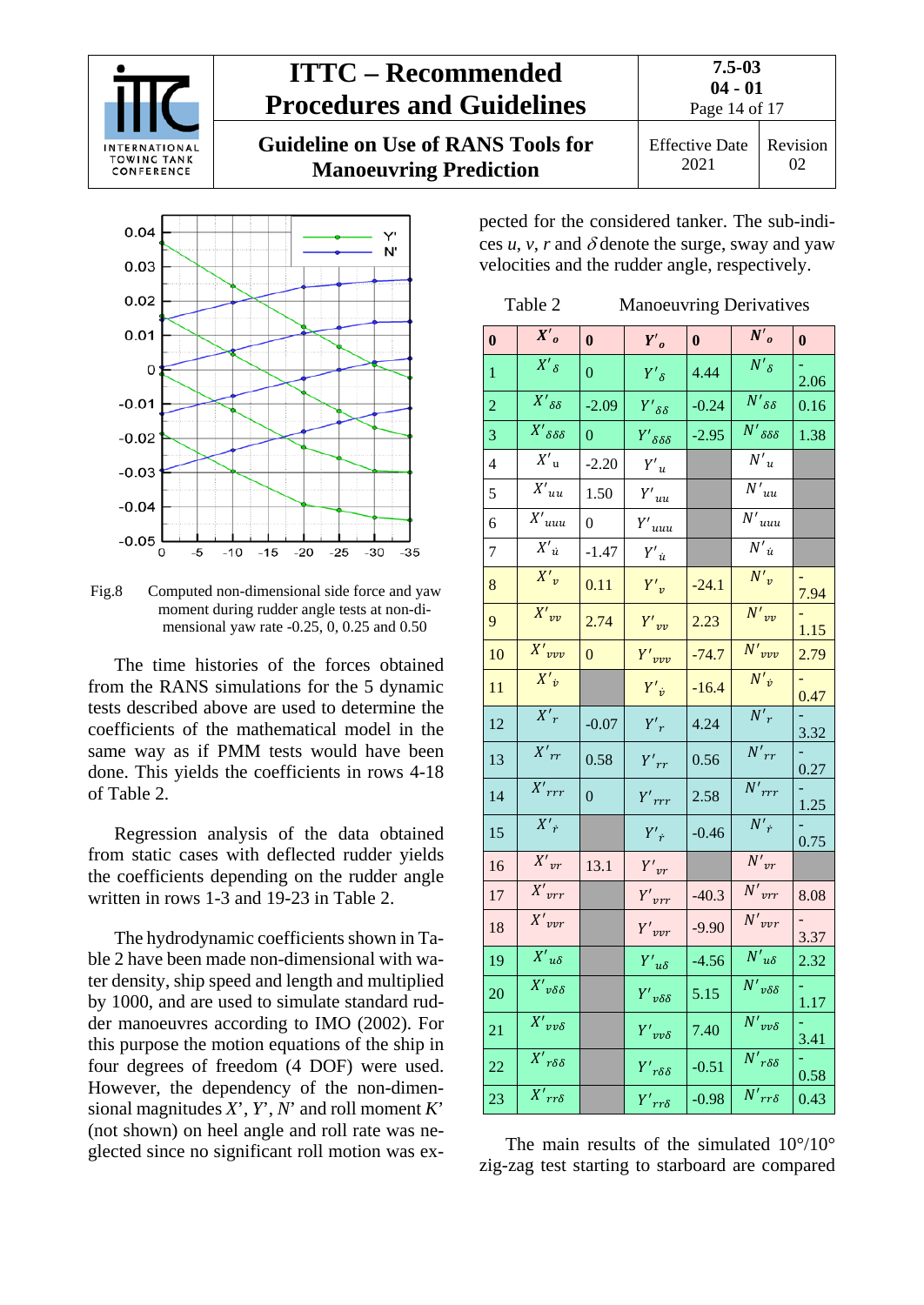

**Guideline on Use of RANS Tools for Manoeuvring Prediction**

Page 15 of 17 Effective Date 2021 Revision 02

with experimental results in Fig.9 which shows the heading angle  $\psi$  and the rudder angle  $\delta$  versus time. The 2<sup>nd</sup> overshoot angle predicted for KVLCC1 is slightly larger than measured and the overall agreement deteriorates with increasing time. However the characteristic parameters used to judge yaw checking and initial turning ability are predicted well, Table 3.

| Table 3 Characteristic parameters of $10^{\circ}/10^{\circ}$ |
|--------------------------------------------------------------|
| test                                                         |

| $10^{\circ}/10^{\circ}$ | <b>SIM</b>             | <b>EXP</b>       |
|-------------------------|------------------------|------------------|
| time to attain          | 67 s                   | 69s              |
| $X90^\circ$             | $1.66$ L <sub>pp</sub> | $1.73 L_{pp}$    |
| $\alpha_{01}$ [°]       | $8.1^\circ$            | $8.2^\circ$      |
| $\alpha_{02}$ [°]       | $21.4^{\circ}$         | $19.4^\circ$     |
| $r_{\rm max}$           | $0.42\degree$ /s       | $0.40\degree$ /s |



Fig.9 10°/10° zig-zag test starting to starboard

Any other rudder manoeuvre of interest can be predicted as well. For instance, the result of a simulated turning circle to starboard with a rudder angle of 35° is compared with a free model test in [Fig.10.](#page-14-1) The main parameters of the turning circle tests are compared in Table 4 with experiments showing good agreement. Note that the tanker fulfils the IMO recommendations with margin.



<span id="page-14-1"></span>Fig.10 Turning circle test with  $\delta = 35^{\circ}$ 

| Table 4 | Characteristic parameters of |  |
|---------|------------------------------|--|
|         | turning circle test          |  |

| $\delta$ = -35°                          | <b>SIM</b> | <b>EXP</b> |
|------------------------------------------|------------|------------|
| $x_{90^{\circ}}$ / $L_{\rm pp}$          | 3.10       | 3.03       |
| $y_{180^\circ}$ / $L_{\rm pp}$           | 3.13       | 3.25       |
| $\mathscr{O}_{\rm st}/L_{\rm pp}$        | 2.58       | 2.44       |
| $V_{\rm st}$ / $V_{\rm o}$               | 0.39       | 0.37       |
| $r_{st}$ $\lceil \frac{\circ}{s} \rceil$ | 0.43       | 0.42       |

This approach has become quite common when analyzing manoeuvrability using CFD. At SIMMAN 2014 many institutes were seen to use this approach with good results.

#### <span id="page-14-0"></span>**5. REFERENCES**

Abdel-Maksoud M., Müller V., Xing T., Toxopeus S., Stern F., Petterson K., Tormalm M., Kim S.,Aram S., Gietz U., Schiller P. and Rung T. (2015), "Experimental and Numerical Investigations on Flow Characteristics of the KVLCC2 at 30 $^{\circ}$  Drift Angle",  $5^{\text{th}}$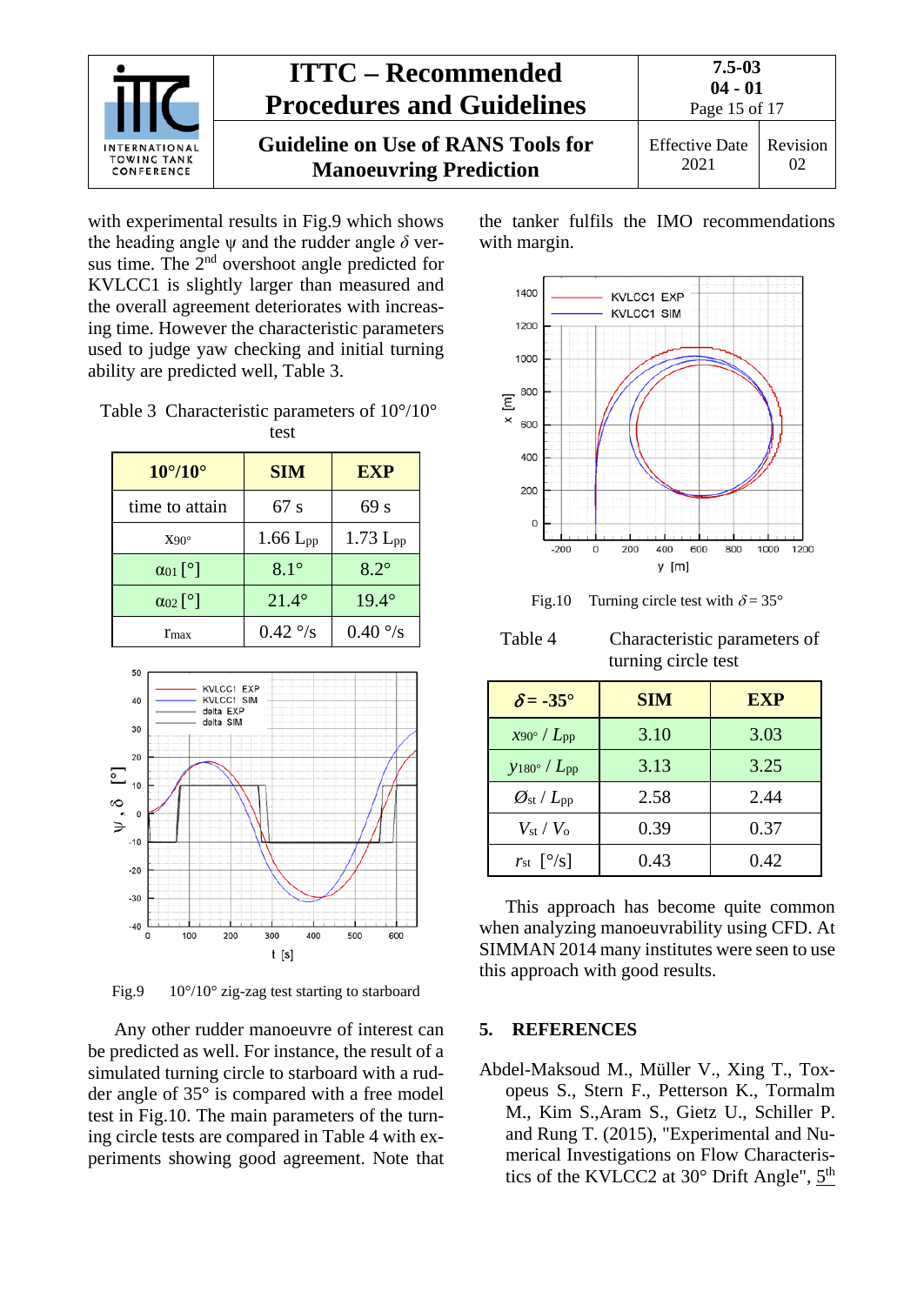

Effective Date 2021 Revision 02

World Maritime Conference, Rhode Island, USA.

- Abkowitz, M.A., (1964), "Lectures on Ship Hydrodynamics - Steering and Manoeuvrability", HyA Report HY-5, Copenhagen
- Anderson, D.A, Tannehill, J.C., and Pletcher, R.H. (1984), "Computational fluid mechanics and heat transfer", Hemisphere, New York
- Blazek, J. (2001), "Computational Fluid Dynamics: Principles and Applications", Elsevier
- Broglia, R., Durante, D., Dubbioso G. and Di Mascio, A. (2011), "Tuning Ability Characteristics Study of a Twin Screw Vessel by CFD", International Conference on Computational Methods in Marine Engineering, Lisbon, Portugal
- Carrica, P.M., Ismail, F., Hyman, M., Bhushan, S., and Stern, F. (2013), "Turn and Zigzag Maneuvers of a Surface Combatant Using a URANS approach with Dynamic Overset Grids", Journal of Marine Science and Technology, Vol. 18, No. 2, pp. 166-181
- Carrica, P., and Stern, F. (2008), "DES simulations of KVLCC1 in turn and zigzag manoeuvring with moving propeller and rudder", Proceedings SIMMAN 2008, Copenhagen
- Cebeci, T., Shao, J.R., Kafyeke, F., and Laurendeau, E. (2005), "Computational Fluid Dynamics for Engineers", Horizons Publishing
- Cura Hochbaum, A. (2006), "Virtual PMM Tests for Manoeuvring Prediction",  $26<sup>th</sup>$ ONR Symposium on Naval Hydrodynamics, Rome
- Cura Hochbaum, A., Vogt, M., and Gatchell, S. (2008), "Manoeuvring prediction for two

tankers based on RANS calculations", Proceedings SIMMAN 2008, Copenhagen

- Durante D., Broglia R. Muscari,, R, and Di Mascio A., (2010), "Numerical Simulations of a Turning Circle Manoeuvre for a Fully Appended Hull", 28<sup>th</sup> ONR Symposium on Naval Hydrodynamics, Pasadena, Los Angeles, USA.
- IMO, International Maritime Organization, (2002), Resolution MSC.137(76), "Standards for Ship Manoeuvrability", London
- Ferziger, J.H., and Peric, M. (2002), "Computational Methods for Fluid Dynamics", Springer
- Hirsch C. (1988), "Numerical computation of internal & external flows", Wiley Series in Numerical Methods in Engineering
- Hirt, C.W., and Nichols, B.D. (1981), "Volume of Fluid (VOF) Method for the Dynamics of free Boundaries", J. of Comp. Physics, Vol.39
- Ji L., Sreenivas, K., Hyams, D. G., and Wilson R.V. (2010), "A Parallel Universal Mesh Deformation Scheme for Hydrodynamic Applications", 28th ONR Symposium on Naval Hydrodynamics, Pasadena, Los Angeles, USA.
- Launder, B.E., Reece, G.J. and Rodi, W. (1975), "Progress in the Development of a Reynolds-Stress Turbulent Closure.", Journal of Fluid Mechanics, Vol. 68(3), pp. 537-566.
- Launder, B.E., and Spalding, D.B. (1974), "The numerical computation of turbulent flows", Comput. Meth. in Appl. Mech. Eng. Vol.3
- Menter, F.R. (1994), "Two-Equation Eddy-Viscosity Turbulence Models for Engineering Applications", AIAA Journal, Vol.32, No.8